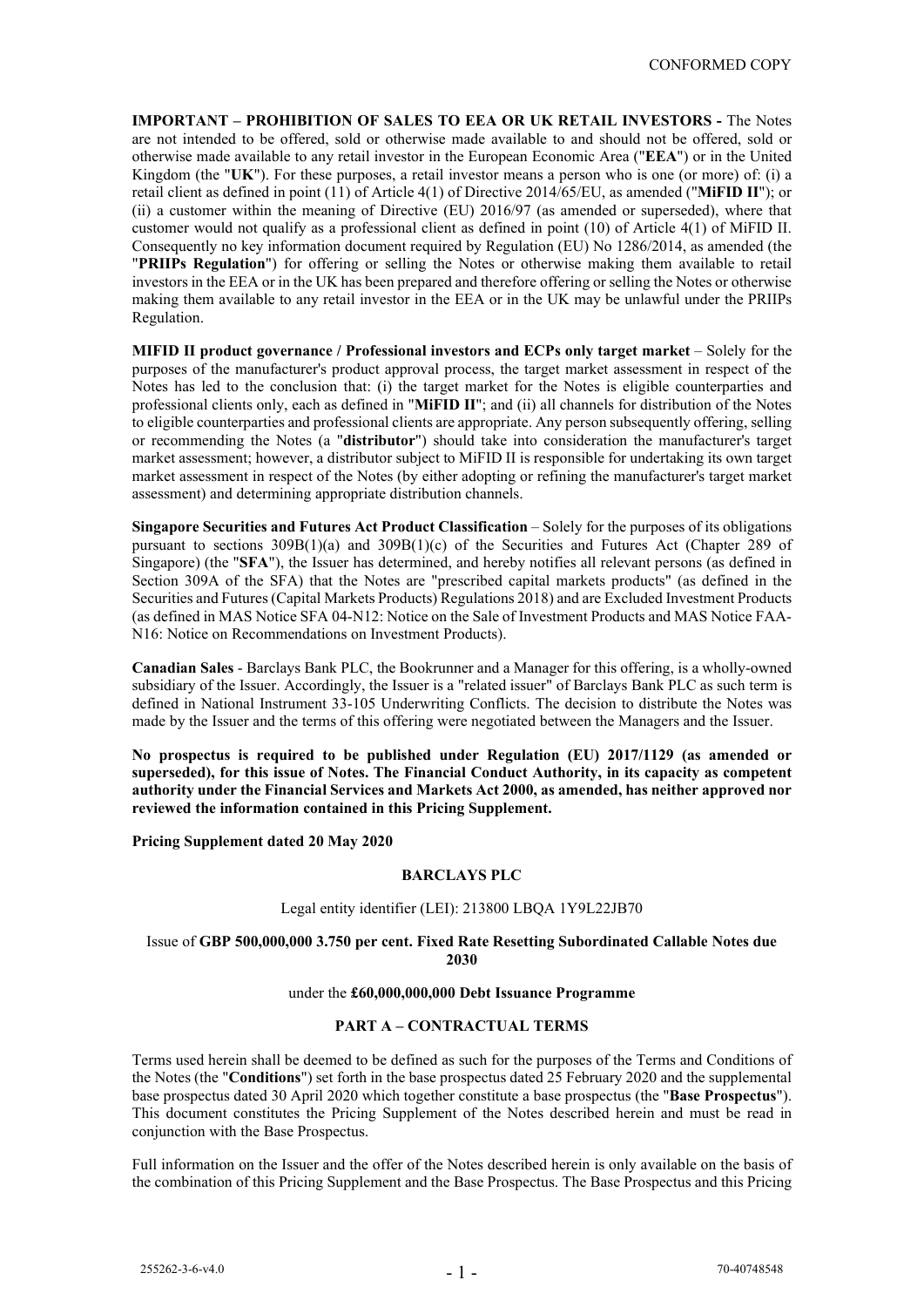Supplement have been published on the website of the Regulatory News Service operated by the London Stock Exchange at [http://www.londonstockexchange.com/exchange/news/market-news/market-news](http://www.londonstockexchange.com/exchange/news/market-news/market-news-home.html)[home.html.](http://www.londonstockexchange.com/exchange/news/market-news/market-news-home.html)

| 1.                                               | (i)<br>Issuer:                  |                                                                   | <b>Barclays PLC</b>                                                                                                                                              |
|--------------------------------------------------|---------------------------------|-------------------------------------------------------------------|------------------------------------------------------------------------------------------------------------------------------------------------------------------|
| 2.                                               | (i)                             | Series Number:                                                    | 251                                                                                                                                                              |
|                                                  | (ii)                            | Tranche Number:                                                   | 1                                                                                                                                                                |
|                                                  | (iii)                           | Date on which the Notes<br>become fungible:                       | Not Applicable                                                                                                                                                   |
| 3.                                               |                                 | Specified Currency or Currencies:                                 | Pounds Sterling ("GBP")                                                                                                                                          |
| 4.                                               |                                 | <b>Aggregate Nominal Amount:</b>                                  | GBP 500,000,000                                                                                                                                                  |
| 5.                                               | Issue Price:                    |                                                                   | 99.950 per cent. of the Aggregate Nominal Amount                                                                                                                 |
| 6.                                               | Specified Denominations:<br>(i) |                                                                   | GBP 100,000 and integral multiples of GBP 1,000 in<br>excess thereof                                                                                             |
|                                                  | (ii)                            | <b>Calculation Amount:</b>                                        | GBP 1,000                                                                                                                                                        |
| 7.                                               | (i)                             | Issue Date:                                                       | 22 May 2020                                                                                                                                                      |
|                                                  | (ii)                            | Interest Commencement Date:                                       | <b>Issue Date</b>                                                                                                                                                |
| 8.                                               | Maturity Date:                  |                                                                   | 22 November 2030                                                                                                                                                 |
| 9.                                               | <b>Interest Basis:</b>          |                                                                   | <b>Reset Notes</b>                                                                                                                                               |
|                                                  |                                 |                                                                   | (see paragraph 15 below)                                                                                                                                         |
| 10.                                              |                                 | Redemption/Payment Basis:                                         | Subject to any purchase and cancellation or early<br>redemption, the Notes will be redeemed on the<br>Maturity Date at 100 per cent. of their nominal<br>amount. |
| 11.                                              | Change                          | of<br>Interest<br>or<br>Redemption/Payment Basis:                 | Not Applicable                                                                                                                                                   |
| 12.                                              | Call Options:                   |                                                                   | Issuer Call                                                                                                                                                      |
| 13.                                              | (i)                             | Status of the Notes:                                              | Tier 2 Capital Notes                                                                                                                                             |
|                                                  | (ii)                            | Date approval for issuance of 24 February 2020<br>Notes obtained: |                                                                                                                                                                  |
| PROVISIONS RELATING TO INTEREST (IF ANY) PAYABLE |                                 |                                                                   |                                                                                                                                                                  |
| 14.                                              |                                 | <b>Fixed Rate Note Provisions</b>                                 | Not Applicable                                                                                                                                                   |
| 15.                                              |                                 | <b>Reset Note Provisions</b>                                      | Applicable                                                                                                                                                       |

<span id="page-1-0"></span>(i) Initial Rate of Interest: 3.750 per cent. per annum, payable annually in arrear on each Interest Payment Date up to and including the First Reset Date (ii) Interest Payment Date(s): 22 November in each year up to and including the Maturity Date, commencing on 22 November 2020

in respect of the period from (and including) the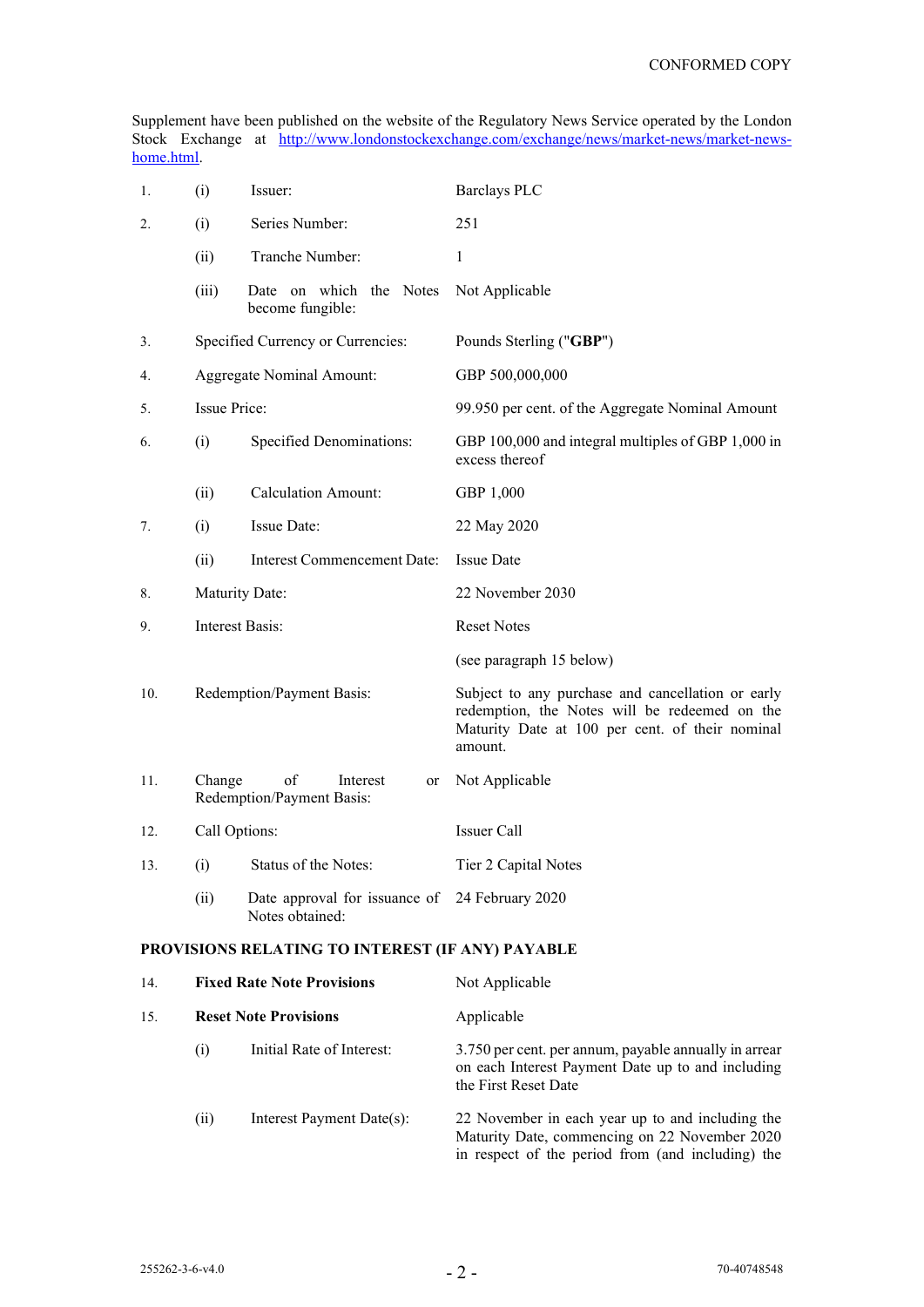Issue Date to (but excluding) 22 November 2020 (short first coupon)

|     | (iii)                    | Fixed Coupon Amount up to<br>(but excluding) the First Reset<br>Date: | GBP 37.50 per Calculation Amount                                                                     |
|-----|--------------------------|-----------------------------------------------------------------------|------------------------------------------------------------------------------------------------------|
|     | (iv)                     | Broken Amount(s):                                                     | GBP 18.90 per Calculation Amount payable on the<br>Interest Payment Date falling on 22 November 2020 |
|     | (v)                      | Reset Reference Rate:                                                 | Sterling Reference Bond Rate                                                                         |
|     | (vi)                     | First Reset Date:                                                     | 22 November 2025                                                                                     |
|     | (vii)                    | Day Count Fraction:                                                   | Actual/Actual (ICMA)                                                                                 |
|     | (viii)                   | Reset Date(s):                                                        | The First Reset Date                                                                                 |
|     | (ix)                     | Mid-Swap Rate:                                                        | Not Applicable                                                                                       |
|     | (x)                      | Reference Bond Rate:                                                  | Not Applicable                                                                                       |
|     | $(x_i)$                  | Sterling Reference Bond Rate:                                         | Applicable                                                                                           |
|     |                          | (a)<br>Reset Margin:                                                  | $+3.750$ per cent. per annum                                                                         |
|     | (xii)                    | U.S. Treasury Rate:                                                   | Not Applicable                                                                                       |
|     | (xiii)                   | Reference Banks:                                                      | Not Applicable                                                                                       |
|     | (xiv)                    | <b>Reset Determination Dates:</b>                                     | The second Business Day prior to the First Reset<br>Date                                             |
|     | (xv)                     | Minimum Rate of Interest:                                             | Zero                                                                                                 |
|     | (xvi)                    | Maximum Rate of Interest:                                             | Not Applicable                                                                                       |
|     | (xvii)                   | Business Day Convention:                                              | No Adjustment                                                                                        |
|     | (xviii)                  | Additional Business Centre(s):                                        | Not Applicable                                                                                       |
|     | (xix)                    | <b>Reset Determination Time:</b>                                      | As per the Conditions                                                                                |
|     | $(\mathbf{X}\mathbf{X})$ | <b>Agent Bank:</b>                                                    | The Bank of New York Mellon, London Branch                                                           |
| 16. |                          | <b>Floating Rate Note Provisions</b>                                  | Not Applicable                                                                                       |
| 17. |                          | <b>Zero Coupon Note Provisions</b>                                    | Not Applicable                                                                                       |
|     |                          | PROVISIONS RELATING TO REDEMPTION                                     |                                                                                                      |
| 18. | <b>Call Option</b>       |                                                                       | Applicable                                                                                           |
|     | (i)                      | Optional Redemption Date(s)<br>(Call):                                | 22 November 2025                                                                                     |
|     | (ii)                     | <b>Optional Redemption Amount</b><br>(Call):                          | GBP 1,000 per Calculation Amount                                                                     |
|     | (iii)                    | Redemption<br>Whole<br>Make<br>Price:                                 | Not Applicable                                                                                       |
|     | (iv)                     | Redeemable in part:                                                   | Not Applicable                                                                                       |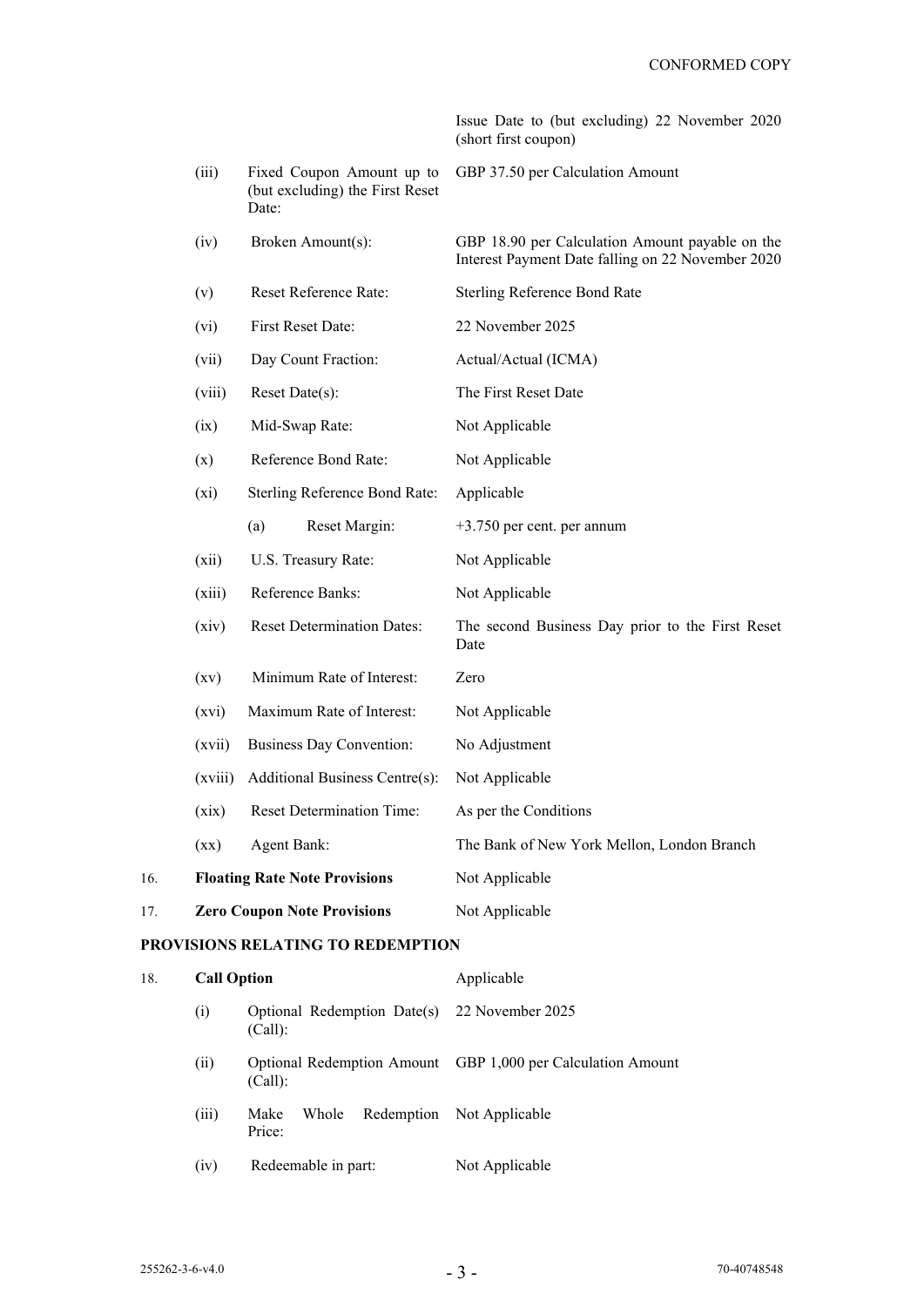|     |                                                                                             | (a)    | Minimum<br>Redemption Amount:                                                                          |  | Not Applicable                                                                                                                                                                          |
|-----|---------------------------------------------------------------------------------------------|--------|--------------------------------------------------------------------------------------------------------|--|-----------------------------------------------------------------------------------------------------------------------------------------------------------------------------------------|
|     |                                                                                             | (b)    | Maximum<br>Redemption Amount:                                                                          |  | Not Applicable                                                                                                                                                                          |
|     | (v)                                                                                         |        | Notice period:                                                                                         |  | Minimum period: 15 days                                                                                                                                                                 |
|     |                                                                                             |        |                                                                                                        |  | Maximum period: 60 days                                                                                                                                                                 |
|     | (vi)                                                                                        |        | <b>Optional Redemption Amount</b><br>(Regulatory Event) (for Tier 2<br>Capital Notes only):            |  | GBP 1,000 per Calculation Amount                                                                                                                                                        |
|     | (vii)                                                                                       | (Tax): | Early Redemption Amount                                                                                |  | GBP 1,000 per Calculation Amount                                                                                                                                                        |
|     | (viii)                                                                                      | (Loss) | <b>Optional Redemption Amount</b><br>Absorption<br>Disqualification Event) (for<br>Senior Notes only): |  | Not Applicable                                                                                                                                                                          |
| 19. | Note:                                                                                       |        |                                                                                                        |  | Final Redemption Amount of each Subject to any purchase and cancellation or early<br>redemption, the Notes will be redeemed on the<br>Maturity Date at GBP 1,000 per Calculation Amount |
| 20. |                                                                                             |        | Early Termination Amount:                                                                              |  | As per the Conditions                                                                                                                                                                   |
|     |                                                                                             |        | <b>GENERAL PROVISIONS APPLICABLE TO THE NOTES</b>                                                      |  |                                                                                                                                                                                         |
| 21. | Form of Notes:                                                                              |        |                                                                                                        |  | <b>Registered Notes:</b>                                                                                                                                                                |
|     |                                                                                             |        |                                                                                                        |  | Unrestricted Global Certificate exchangeable for<br>Unrestricted Individual Certificates in the limited<br>circumstances described in the Unrestricted Global<br>Certificate            |
| 22. | New Global Note:                                                                            |        |                                                                                                        |  | No                                                                                                                                                                                      |
| 23. | Additional Financial Centre(s) or other<br>special provisions relating to payment<br>dates: |        |                                                                                                        |  | Not Applicable                                                                                                                                                                          |
| 24. | Talons for future Coupons to be<br>attached to Definitive Notes:                            |        |                                                                                                        |  | No                                                                                                                                                                                      |
| 25. | Relevant Benchmark:                                                                         |        |                                                                                                        |  | Not Applicable                                                                                                                                                                          |
| 26. | Amendments, replacements or further<br>supplements to the Conditions:                       |        |                                                                                                        |  | Not Applicable                                                                                                                                                                          |

**SIGNED** on behalf of **BARCLAYS PLC**:

By: MIRAY MUMINOGLU Duly authorised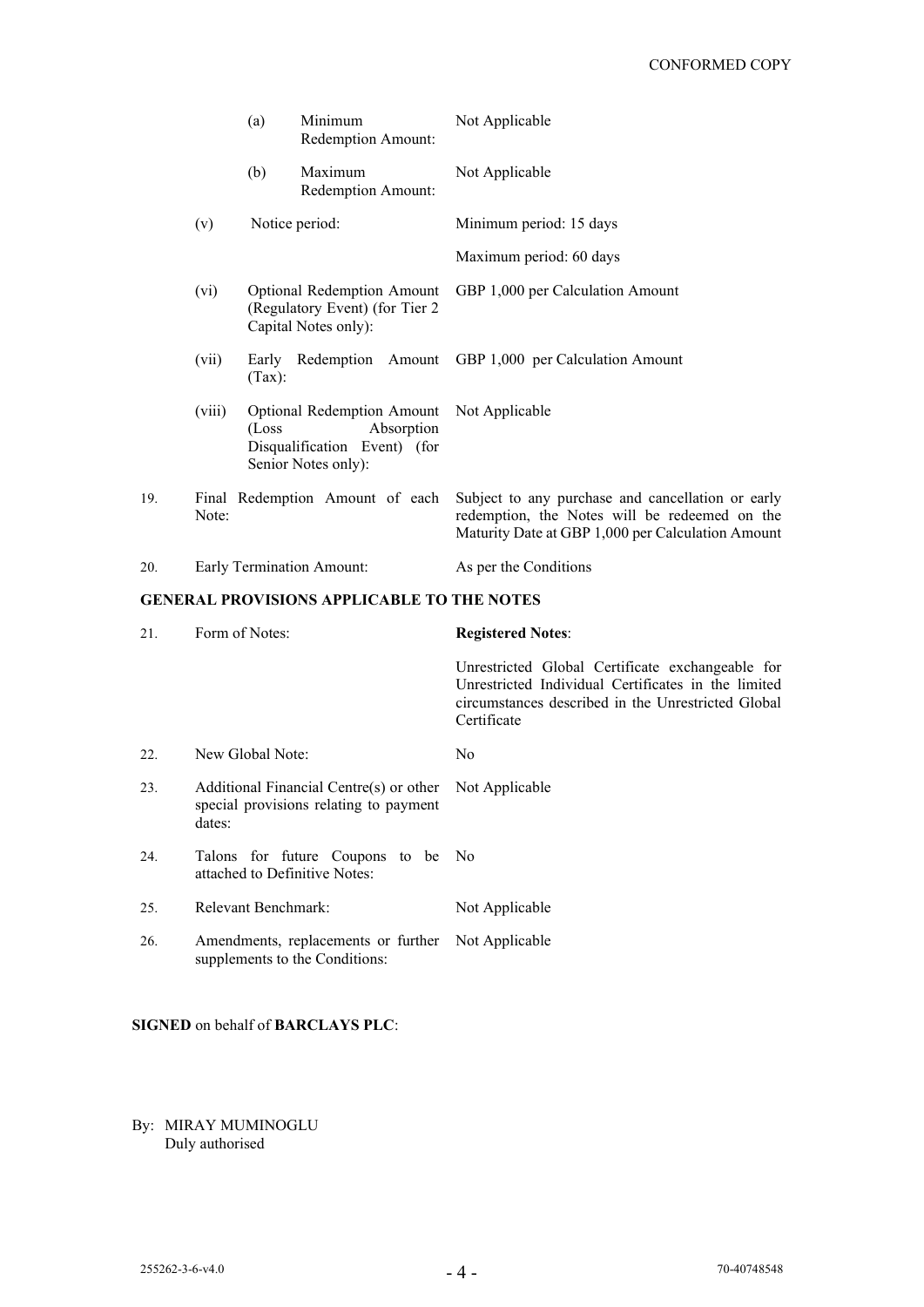# **PART B – OTHER INFORMATION**

#### 1. **LISTING**

- (i) Listing and admission to trading: Application is expected to be made by the Issuer (or on its behalf) for the Notes to be admitted to trading on the International Securities Market of the London Stock Exchange with effect from on or about the Issue Date
- (ii) Estimate of total expenses related to admission to trading: GBP 4,790

#### 2. **RATINGS**

Ratings: The Notes to be issued are expected to be rated:

S&P Global Ratings Europe Limited ("**Standard & Poor's**"): BB+

Moody's Investors Service Ltd. ("**Moody's**"): Baa3

Fitch Ratings Limited ("**Fitch**"): BBB+

Each of Moody's, Standard & Poor's and Fitch is established in the UK or the EEA, and is registered under Regulation (EC) No. 1060/2009 (as amended) (the "**CRA Regulation**"). As such, each of Moody's, Standard & Poor's and Fitch is included in the list of credit rating agencies published by the European Securities and Markets Authority on its website in accordance with the CRA Regulation.

# 3. **INTERESTS OF NATURAL AND LEGAL PERSONS INVOLVED IN THE ISSUE/OFFER**

Save as discussed in "*Subscription and Sale*", so far as the Issuer is aware, no person involved in the offer of the Notes has an interest that is material to the offer.

The Managers and their affiliates have engaged, and may in the future engage, in investment banking and/or commercial banking transactions with, and may perform other services for, the Issuer and its affiliates in the ordinary course of business.

## 4. **USE OF PROCEEDS**

Estimated net proceeds: GBP 497,500,000

The net proceeds of the issue will be used for general corporate purposes of the Issuer and its subsidiaries and/or the Group and may be used to strengthen further the capital base of the Issuer and its subsidiaries and/or the Group.

## **YIELD**

Indication of yield: 3.764 per cent. per annum to the First Reset Date. The indicative yield to the First Reset Date is calculated at the Issue Date on the basis of the Issue Price. It is not an indication of future yield.

# 5. **OPERATIONAL INFORMATION**

(i) CUSIP Number Not Applicable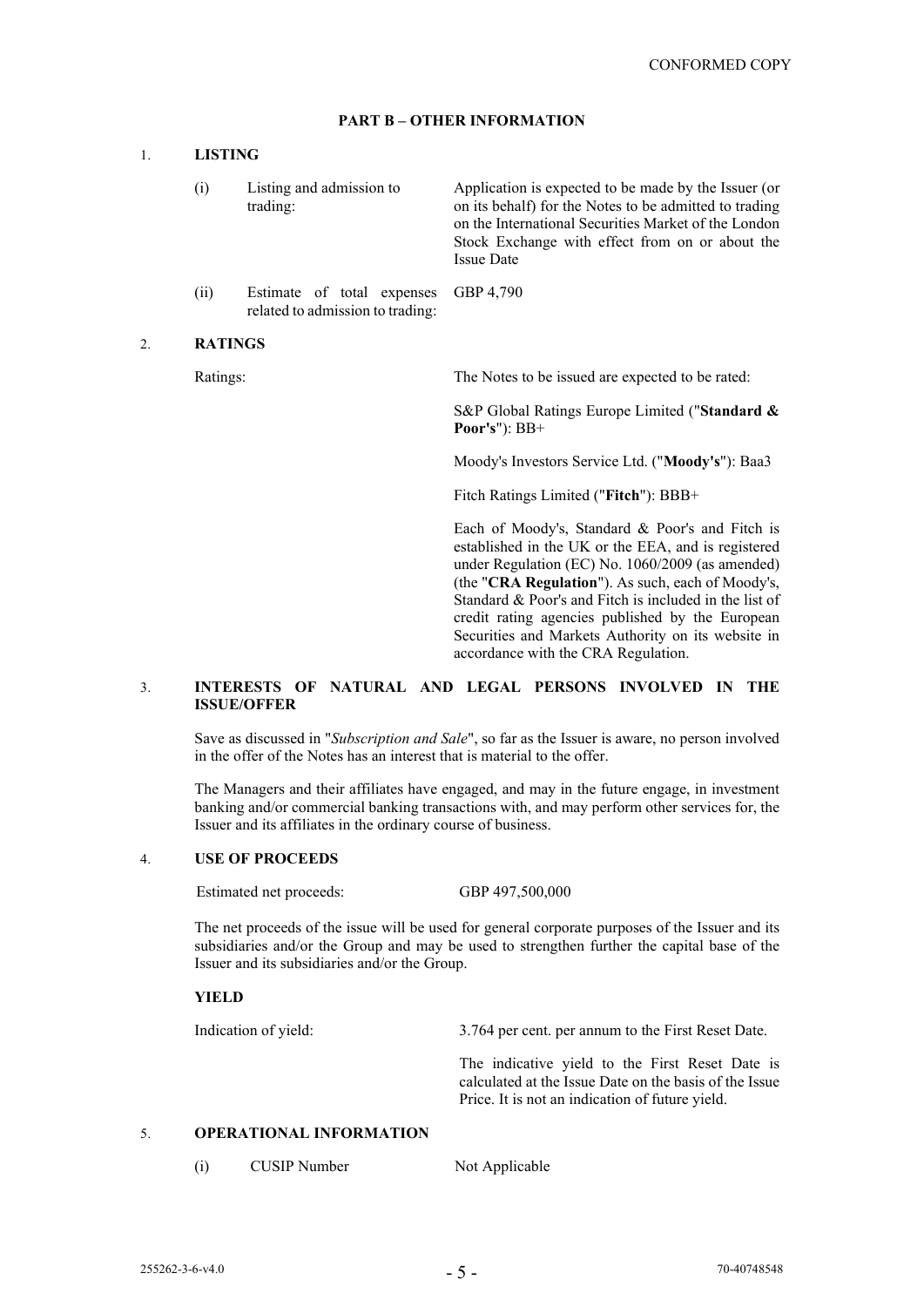| (ii)    | ISIN:                                                                                                                                              | XS2176795677                                                                                                                                                                                                                                                                                                                                                                                                                                                                  |
|---------|----------------------------------------------------------------------------------------------------------------------------------------------------|-------------------------------------------------------------------------------------------------------------------------------------------------------------------------------------------------------------------------------------------------------------------------------------------------------------------------------------------------------------------------------------------------------------------------------------------------------------------------------|
| (iii)   | Common Code:                                                                                                                                       | 217679567                                                                                                                                                                                                                                                                                                                                                                                                                                                                     |
| (iv)    | FISN:                                                                                                                                              | BARCLAYS PLC/1EMTN 20301122, as updated<br>on the website of the Association of National<br>Numbering Agencies                                                                                                                                                                                                                                                                                                                                                                |
| (v)     | CFI Code:                                                                                                                                          | DTFXFR, as updated on the website of the<br>Association of National Numbering Agencies                                                                                                                                                                                                                                                                                                                                                                                        |
| (vi)    | CINS Code:                                                                                                                                         | Not Applicable                                                                                                                                                                                                                                                                                                                                                                                                                                                                |
| (vii)   | CMU Instrument Number:                                                                                                                             | Not Applicable                                                                                                                                                                                                                                                                                                                                                                                                                                                                |
| (viii)  | Any clearing system(s) other<br>than Euroclear, Clearstream<br>Luxembourg, DTC or the<br>CMU Service and the relevant<br>identification number(s): | Not Applicable                                                                                                                                                                                                                                                                                                                                                                                                                                                                |
| (ix)    | Delivery:                                                                                                                                          | Delivery free of payment                                                                                                                                                                                                                                                                                                                                                                                                                                                      |
| (x)     | Names<br>addresses<br>and<br>of<br>additional Paying Agent(s) (if<br>any):                                                                         | Not Applicable                                                                                                                                                                                                                                                                                                                                                                                                                                                                |
| $(x_i)$ | Green Notes:                                                                                                                                       | No                                                                                                                                                                                                                                                                                                                                                                                                                                                                            |
| (xii)   | Intended to be held in a manner<br>which<br>would<br>allow<br>Eurosystem eligibility:                                                              | No. Whilst the designation is specified as "no" at the<br>date of this Pricing Supplement, should the<br>Eurosystem eligibility criteria be amended in the<br>future such that the Notes are capable of meeting<br>them the Notes may then be deposited with one of<br>the ICSDs as common safekeeper, and registered in<br>the name of a nominee of one of the ICSDs acting as<br>common safekeeper. Note that this does not<br>necessarily mean that the Notes will then be |

been met.

# 6. **DISTRIBUTION**

- (i) U.S. Selling Restrictions: Reg. S Compliance Category 2
	-

(ii) Canadian Selling Restrictions: The Notes may be sold only to purchasers purchasing, or deemed to be purchasing, as principal that are accredited investors, as defined in National Instrument 45-106 *Prospectus Exemptions* or subsection 73.3(1) of the Securities Act (Ontario), and are permitted clients, as defined in National Instrument 31-103 *Registration Requirements, Exemptions and Ongoing Registrant Obligations*. Accordingly, each Manager has represented and agreed, that it has not, directly or indirectly, offered or sold and will not, directly or indirectly, offer to sell any Notes in Canada, unless the purchasers purchasing, or deemed to be purchasing, as principal

recognised as eligible collateral for Eurosystem monetary policy and intra day credit operations by the Eurosystem at any time during their life. Such recognition will depend upon the ECB being satisfied that Eurosystem eligibility criteria have